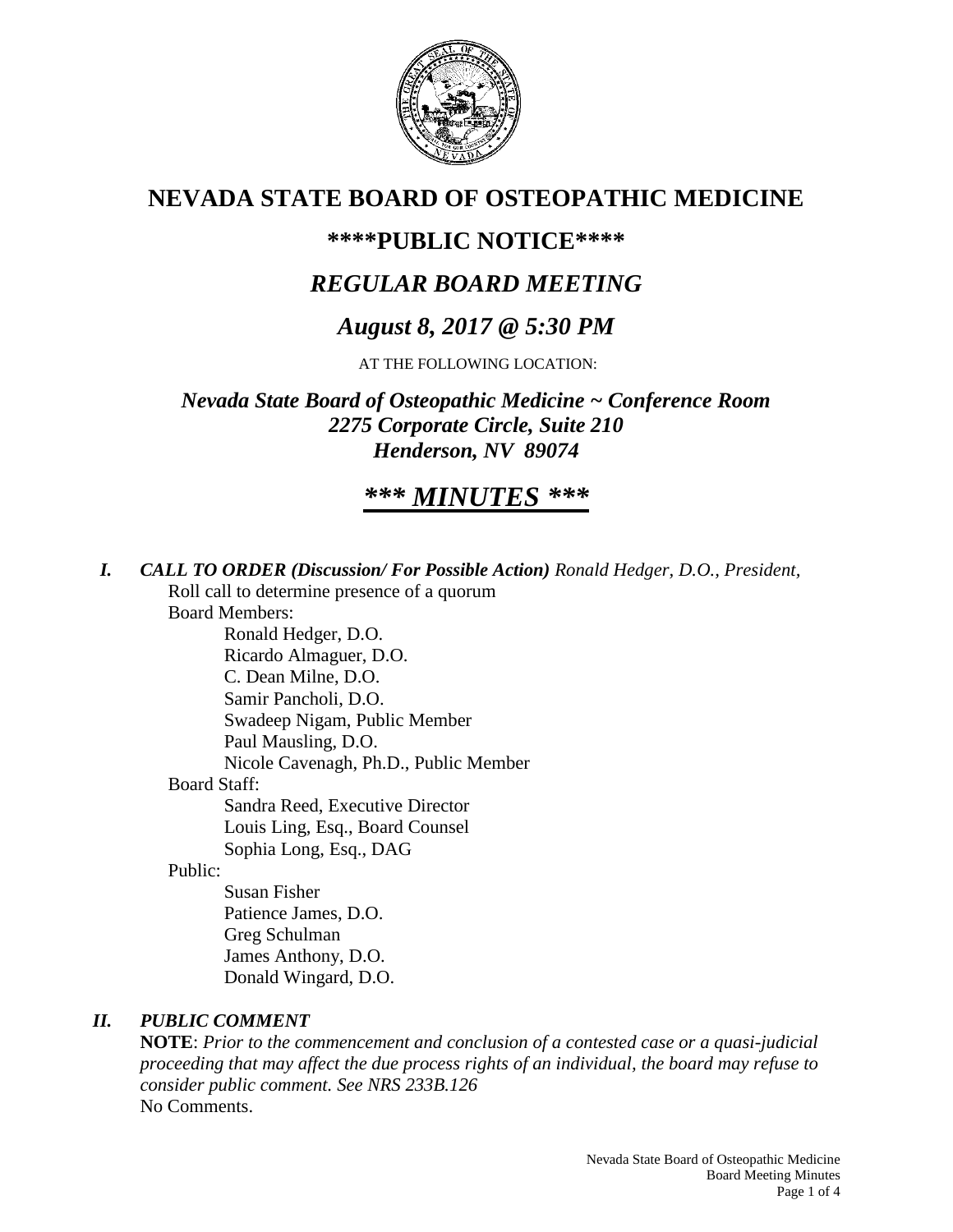- *III. ADMINISTRATION OF OATH OF OFFICE FOR SAMIR PANCHOLI, D.O., (Discussion/For Possible Action) Nicole Cavenagh, Ph.D., Secretary*  Dr. Pancholi took the oath of office.
- *IV. ADMINISTRATION OF OATH OF OFFICE FOR SWADEEP NIGAM, (Discussion/For Possible Action) Nicole Cavenagh, Ph.D., Secretary*  Mr. Nigam took the oath of office.
- *V. APPROVAL OF BOARD MEETING MINUTES FROM JUNE 13, 2017 (Discussion/For Possible Action) Ronald Hedger, D.O., President* Dr. Cavenagh made a motion to approve the minutes from June 13, 2017; seconded by Dr. Pancholi. There being no discussion, the minutes were approved by the Board.
- *VI. CONSENT AGENDA TO GRANT LICENSURE FOR OSTEOPATHIC PHYSICIANS & PHYSICIAN ASSISTANTS (Discussion/ For Possible Action) Ronald Hedger, D.O., President*

Under this item the Board may consider the recommendations of the Executive Director and/or President/Vice President to grant licensure to the below listed applicants. The Board may remove any applicant's name from the consent motion, but may not discuss the contents of the application for licensure without the applicant present following proper notice pursuant to the open meeting law.

Consent agenda to grant FULL LICENSURE to the following applicants:

#### **Osteopathic Physician Name Specialty**

Glenn Barnes, D.O. **Family Medicine** Augen Batou, D.O. **Internal Medicine** Shalom Butel, D.O. **Emergency Medicine** Rachel Campbell Telliard, D.O. Psychiatry Itha Dalrymple, D.O. **Family Medicine** William Dalrymple, D.O. Family Medicine Ava George, D.O. Family Medicine Eri Gibb, D.O. Family Medicine Khyati Gupta, D.O. **Internal Medicine** Brandon Jensen, D.O. **Internal Medicine** Kenton Kagy, D.O. Diagnostic Radiology Habib Karkavandian, D.O. Emergency Medicine Hesham Sahawneh, D.O. General Surgery Priya Sundaram, D.O. Diagnostic Radiology Susan Watson, D.O. Emergency Medicine

Nicole Ballentine, PA-C Jaldeep Daulat, D.O. Jeffrey Haynes, PA-C Andrew Kim, D.O. Thomas O'Brien, PA-C Nick Liu, D.O. Albert Or, PA-C Scott Thomas, D.O. Wendi Tsukada, PA-C<br>
Chang-Hoon Ahn, D.O. Jason Zarn, PA-C Michael Trainor, D.O.

**Special Licenses NRS.633.411**: Matthew Cullen, D.O. UNLVSOM Orthopedic Surgery

#### **Physician Assistant Supervising Physician**

Steven Kiss, PA-C None – Active Not Working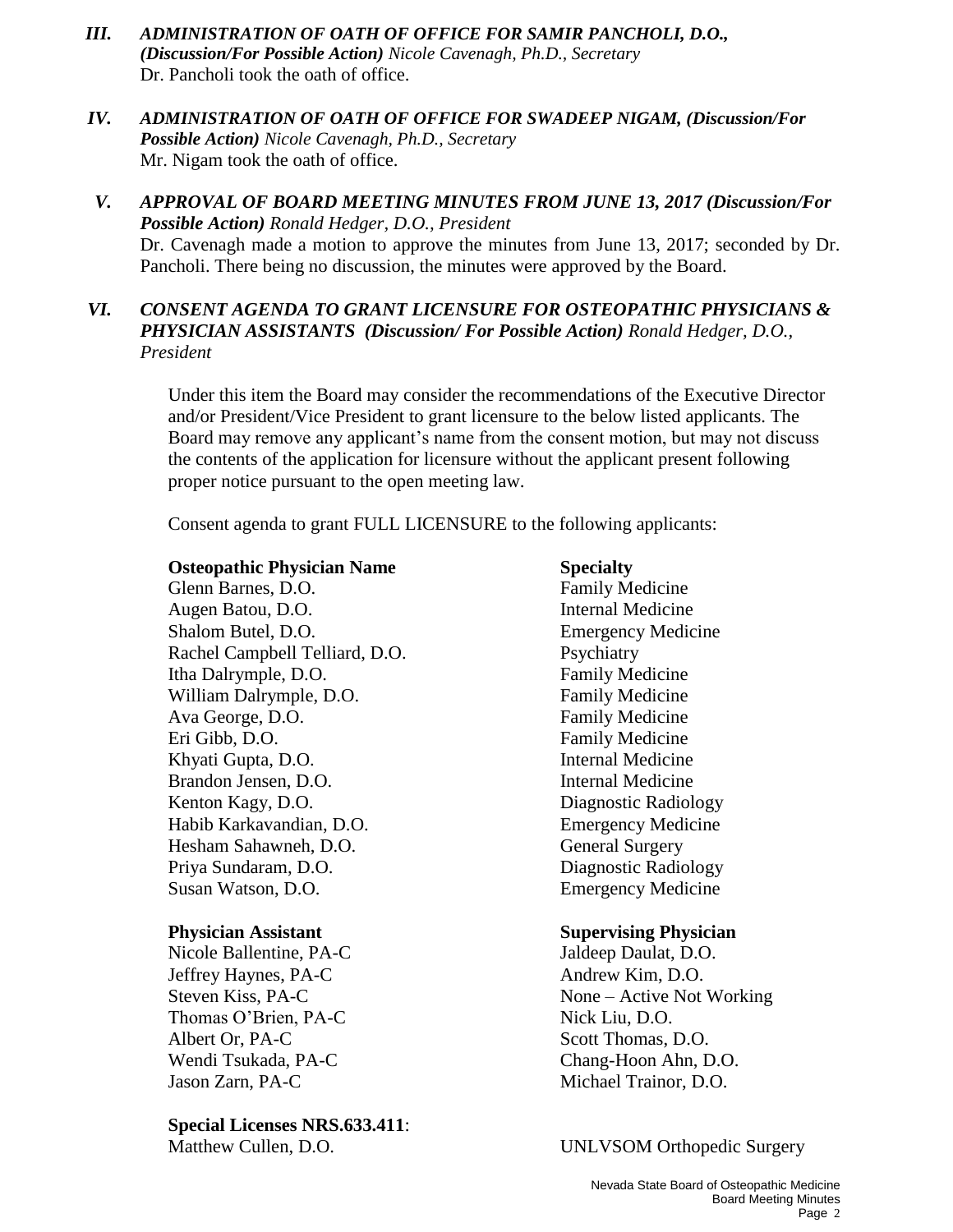Michelle Lee, D.O. Valley Hospital Jonathan Sexton, D.O. Kingman/Sunrise David Trabazo, D.O. Kingman/Sunrise

Robert Lane, D.O. UNLVSOM Orthopedic Surgery Chad Morrison, D.O. UNLVSOM General Surgery

Motion to approve full licensure by Dr. Milne; seconded by Dr. Cavenagh. There being no discussion, the Board approved granting full licensure.

# *VII. +CONSIDERATION OF APPLICATION FOR FULL LICENSURE FOR*

*OSTEOPATHIC PHYSICIAN FELIX BRIZUELA, D.O., Ronald Hedger, D.O., President* Dr. Hedger stated that this item was tabled from the June 13, 2017 Board meeting. Dr. Hedger read the e-mail received from Dr. Brizuela. Dr. Milne explained why this item was tabled at the last Board meeting. Dr. Milne made a motion for the Board to deny licensure of Dr. Brizuela; and, seconded by Dr. Pancholi. Motion approved by the Board.

#### *VIII. + CONSIDERATION/APPROVAL OF REQUEST FOR REVISION TO SETTLEMENT AGREEMENT AND ORDER REGARDING DONALD WINGARD, D.O., IBM C.*

*DEANE MILNE, D.O., (Discussion/For Possible Action/Board may go into closed session pursuant to NRS 241.030 to move to a closed session because the discussion will have to do with this applicant's character, alleged misconduct, professional competence, or similar items). Ronald Hedger, D.O., President*

Dr. Wingard chose to remain in open session. Mr. Ling explained the Settlement Agreement Order (SAO) Dr. Wingard entered in to in January 2017. Under the SAO, his license was placed on two-year probation status, and he was to retain a practice monitor at his own cost, to assist him to comply with the SAO. Dr. Wingard would not be able to dispense controlled substances, but could prescribe them. Dr. Anthony agreed to be the practice monitor for Dr. Wingard, and provided oversight, guidance, and quarterly reports to the Board on Dr. Wingard's progress. Dr. Wingard was required to improve his patient recordkeeping practices to ensure they met the standard of practice. In certain circumstances, his patients needed to be referred to pain management specialists. Also required were the payment of fees and the completion of continuing medical education credits. To date, Dr. Wingard was in compliance with the SAO. Dr. Anthony explained that he met with Dr. Wingard the end of February, in April, and June 2017. All three times he reviewed the Practitioner Monitoring Program (PMP) prior to each visit and ensured standard of care by reviewing patient charts with Dr. Wingard. Dr. Anthony found that Dr. Wingard complied with standard of care requirements and that he had modified his practice as required. Dr. Anthony emphasized that Dr. Wingard was not a threat to the public. Dr. Hedger asked what alteration Dr. Wingard was proposing. Dr. Wingard requested for his probation to be lifted, and his license reverted to active status. Dr. Milne asked how the probation status impacted his practice. Dr. Wingard said several insurance companies would not work with him. He was told by the Chief Medical Officer of Health Care Partners that he was in danger of losing his job if another insurance company dropped him. He lost his ability to be a preceptor for three nurse practitioners, which caused a financial loss for him. Dr. Winbgard said the Ohio Board was investigating him based on his probationary status in Nevada and that Ohio might propose probation and a fine of up to \$20,000. Dr. Hedger said if the probation was removed, the Board should be able to conduct random audits of medical records. Mr. Ling stated that records may continue to be checked, but the SAO would no longer be in effect. Dr. Pancholi suggested monitoring his PMP, and if necessary, to open a new investigation if problems were discovered. Dr. Anthony asked the Board to grant a full unrestricted license for Dr. Wingard. Ms. Reed stated that all the other requirements of the SAO had been met. Dr. Almaguer voiced his opposition to withdrawing the probation. Dr. Pancholi made a motion to end the probation and reinstate to a full and active license for Dr. Wingard; and, seconded